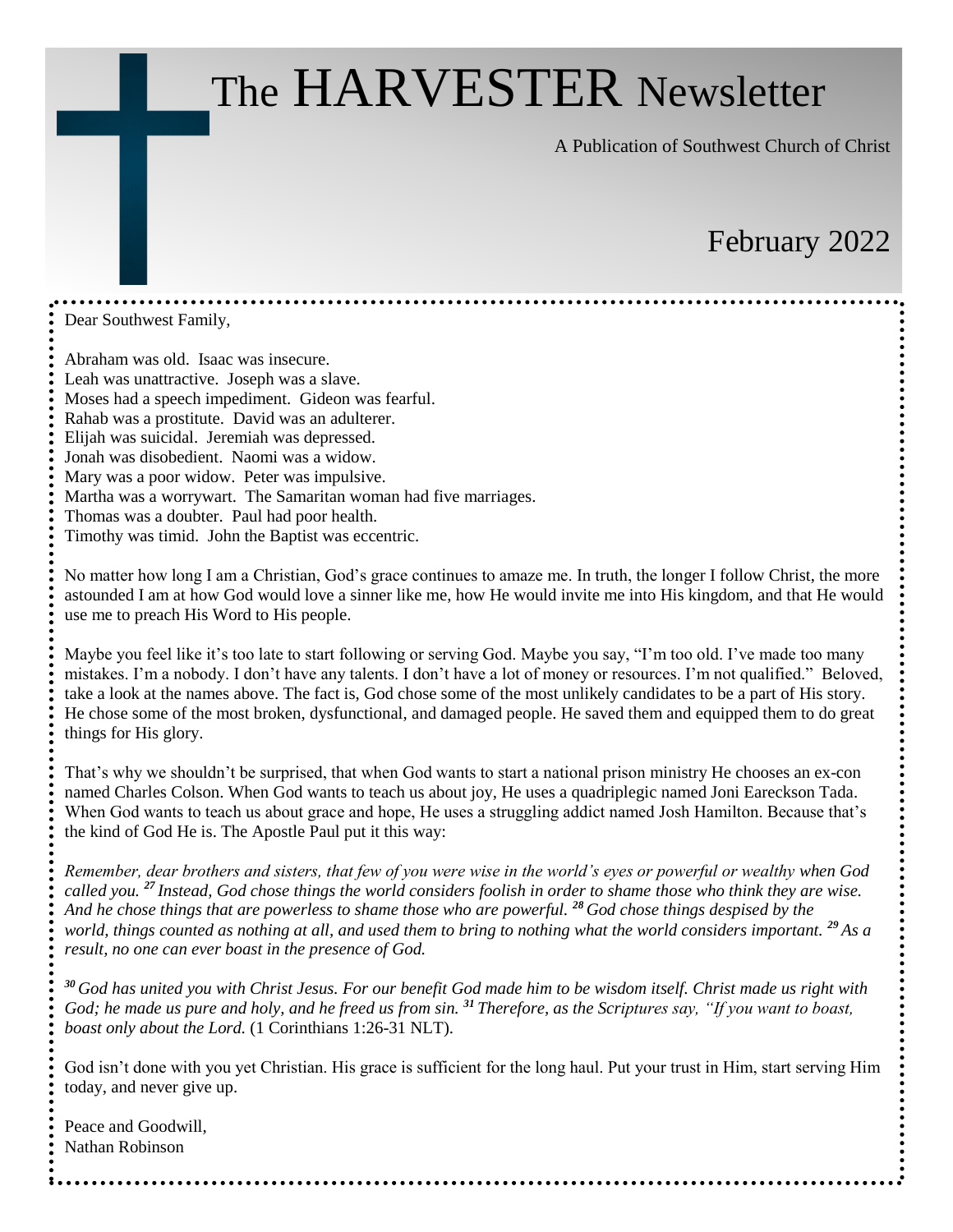## **Events & Information**

### **Monthly Figures**

In- Service Attendance:

| 10/2 | $\sqrt{2}$<br>◡ | ്റ്റ | $\sim$<br>r<br>ΙU        | $\sim$ |  |
|------|-----------------|------|--------------------------|--------|--|
| ັບ   | $\sim$<br>پ     | ⇁    | $\overline{\phantom{a}}$ | 66     |  |

*"And they devoted themselves to the apostles' teaching and the fellowship, to the breaking of bread and the prayers"* (Acts 2:42). Thank you for your faithfulness church! We continue to have several folks watching online each week. Please continue to pray for our church family – both those in corporate worship and those being reached by our online ministry.

### **Deacon's List:**

Chair: Audio/Visual: Jared Friedrichsen Secretary: Mike Bunn Parsonage: Maintenance: Lynn Hounshel Special Projects: TBD, Lynn, and Phil Friedrichsen Benevolence: Tony Storad Church (Building): Lynn Hounshel

We are continually blessed by the generosity of God's people. Thank you for your continued financial support so that we may meet the needs of our ministry staff, missionaries, benevolence ministry, and the general ministry of the church. For your convenience, we would like to remind you that online giving is available through our secure internet portal at *https://swccbarberton.com/giving.*

Thank you church family for your ongoing support of Southwest Church of Christ!

| <b>Weekly Need:</b> | <b>Weekly Need:</b> |
|---------------------|---------------------|
| General: \$3,300    | Missions: \$442     |

- **Church Directory:** There is a master copy in the foyer to review. Please add or edit your information. Any questions, see Cindy Weaver.
- **Scrapbooking:** The group will be meeting on Saturday 2/26 from 10am to 5pm in the fellowship hall. Please bring a gallon drink and/or snack to share.
- **B.A.C.M. Food Pantry item:** Macaroni and Cheese, and Spaghetti Sauce. Please place items in the kitchen inside the BACM box.
- **"Senior Moment":** We will meet at Fa-Ray's for lunch at noon. Please let Karen Rummer know by Feb. 13 if you are able to attend.
- **Wednesday Night Live:** Coffee and fellowship begins at 6pm, and studies at 6:30pm. All ages are encouraged to attend, as there are classes for Pre-K, grades K to 5, grades 6 to 12, and Adult's Study. This is an excellent opportunity to bring your friends, family, or neighbors and get them plugged into learning God's Word. Our current series for the adult group is "The Prayers of Paul" led by Nathan Robinson.
- **Junior Church:** Junior church classes have resumed during Sunday morning service. We are still looking for volunteers to teach. A sign-up sheet is posted in the foyer if you are interested, or you can speak with Dan Conway.
- **Tuesday Morning Ladies Study:** Tuesday mornings at 10 am. We are using Jean E. Syswerda's book "Women of the Bible". Cost of the book is \$12. Questions, call Karen Rummer 330-671-7463.
- **Rahab Ministries:** They are a faith-based ministry devoted to rescuing and restoring victims of human trafficking. Please consider supporting this ministry financially. Checks may be sent to: Rahab Ministries, PO BOX 13866, Akron, OH 44334.
- **Looking for support?** Elders are available after every Sunday worship service, or by contacting the church office, to speak with you regarding prayer requests or offer spiritual guidance for your concerns.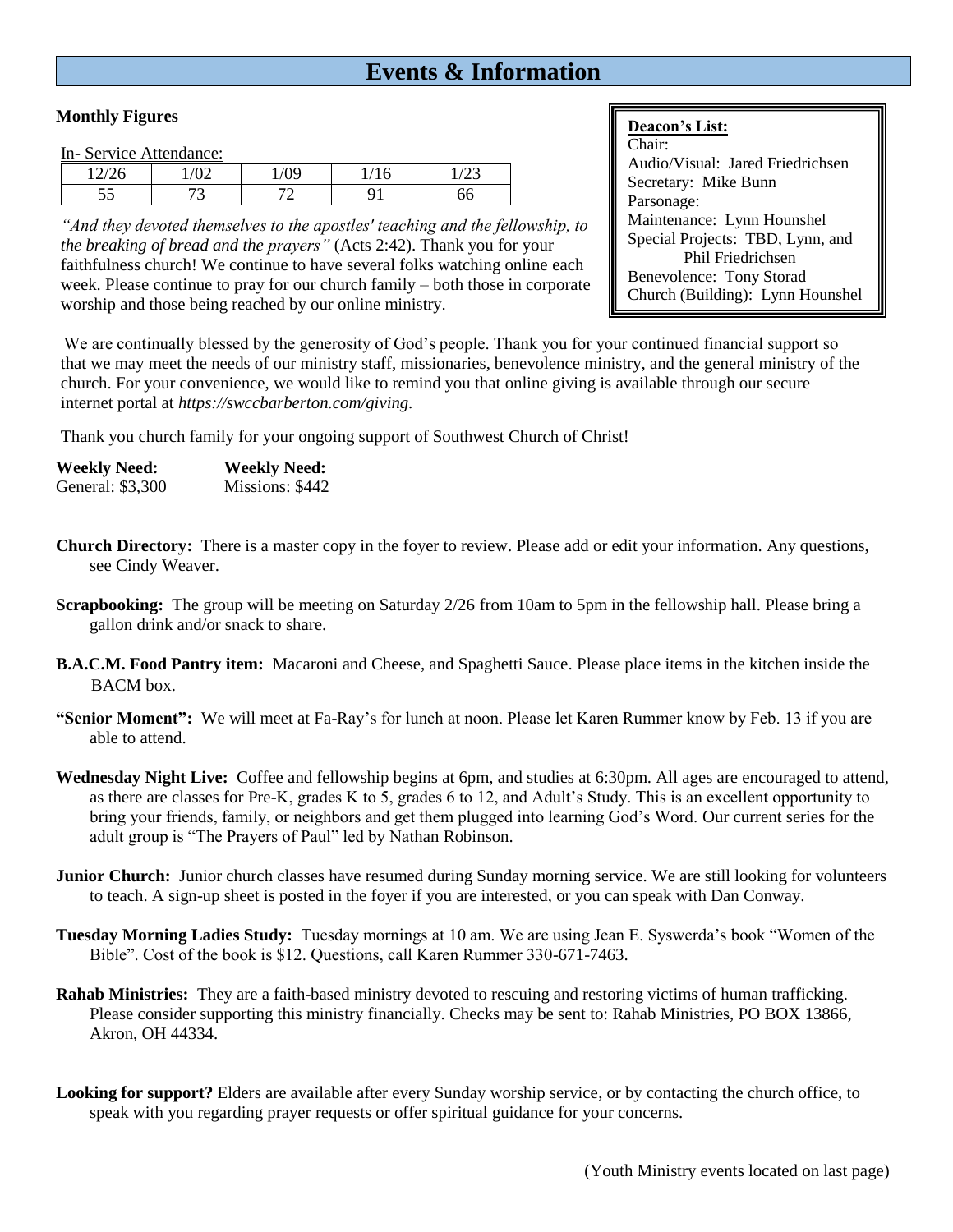|  | February |
|--|----------|
|  |          |

| Sunday                                                                                  | Monday                   | Tuesday                                                                                                                                                                                                 | Wednesday           | Thursday         | Fríday | Saturday           |  |
|-----------------------------------------------------------------------------------------|--------------------------|---------------------------------------------------------------------------------------------------------------------------------------------------------------------------------------------------------|---------------------|------------------|--------|--------------------|--|
| "Help me, LORD my God;<br>save me according to<br>your unfailing love."<br>Psalm 109:26 |                          | Women's<br>Bible Study                                                                                                                                                                                  | $\mathbf{2}$<br>WNL | $\boldsymbol{3}$ | 4      | 5                  |  |
| 6<br>Jr. & Sr.<br>Hígh Youth<br>Group                                                   | 7                        | 8<br>Women's<br>Bible Study                                                                                                                                                                             | 9<br>WNL            | 10               | 11     | 12                 |  |
| 13<br>$Jr.$ & Sr.<br>Hígh Youth<br>Super Bowl<br>Party                                  | 14<br>Valentine's<br>Day | 15<br>Women's<br>Bible Study<br>"Seníor<br>Moment"                                                                                                                                                      | 16<br>WNL           | 17               | 18     | 19                 |  |
| 20<br>Jr. & Sr.<br>Hígh Youth<br>Group                                                  | 21<br>President's<br>Day | 22<br>Women's<br>Bible Study                                                                                                                                                                            | 23<br>WNL           | 24               | 25     | 26<br>Scrapbooking |  |
| 27<br>Jr. & Sr.<br>Hígh Youth<br>Group                                                  | 28                       | "The LORD your God is with you, the Mighty Warrior who saves. He<br>will take great delight in you; in his love he will no longer<br>rebuke you, but will rejoice over you with singing."<br>Zeph. 3:17 |                     |                  |        |                    |  |

|      | <b>BIRTHDAYS:</b>       |      | <b>ANNIVERSARIES:</b> |
|------|-------------------------|------|-----------------------|
| 2/3  | Jim Rummer              | 2/5  | Barb & Dan Hughey     |
| 2/4  | Wauneta Ritchie         | 2/25 | Dan & Jackie Washburn |
| 2/6  | Aaron Elliott           |      |                       |
| 2/11 | Kayla Elliott           |      |                       |
| 2/11 | Paige Wilson            |      |                       |
| 2/14 | Chris Hodge             |      |                       |
| 2/14 | Hannah Weinsheimer      |      |                       |
| 2/22 | <b>Lynett Caplinger</b> |      |                       |
| 2/22 | Kevin Sapper            |      |                       |
| 2/23 | Marjorie Easterday      |      |                       |
| 2/23 | Derek Jenkin            |      |                       |
| 2/25 | Sue Durst               |      |                       |
| 2/25 | Mandi Wilson            |      |                       |

| <b>BIRTHDAYS:</b> |  | <b>ANNIVERSARIES:</b> |                                  |  |  |
|-------------------|--|-----------------------|----------------------------------|--|--|
| Jim Rummer        |  | 2/5                   | Barb & Dan Hughey                |  |  |
| Wounsto Ditchio   |  |                       | Dan <i>&amp;</i> Jackie Wachburn |  |  |

Did you have a birthday or anniversary this month that we missed? Would you like to have your special day added to our calendar? Write your name, the occasion, and the date on the prayer tab in the bulletin. Place the tab in the offering plate on any Sunday. Or you may send an email to: kdbusch15@gmail.com, and I will gladly include your information.

**Do you know someone who would positively benefit from reading The HARVESTER? Our newsletter is now available on the Southwest Church of Christ webpage under the Ministries tab.**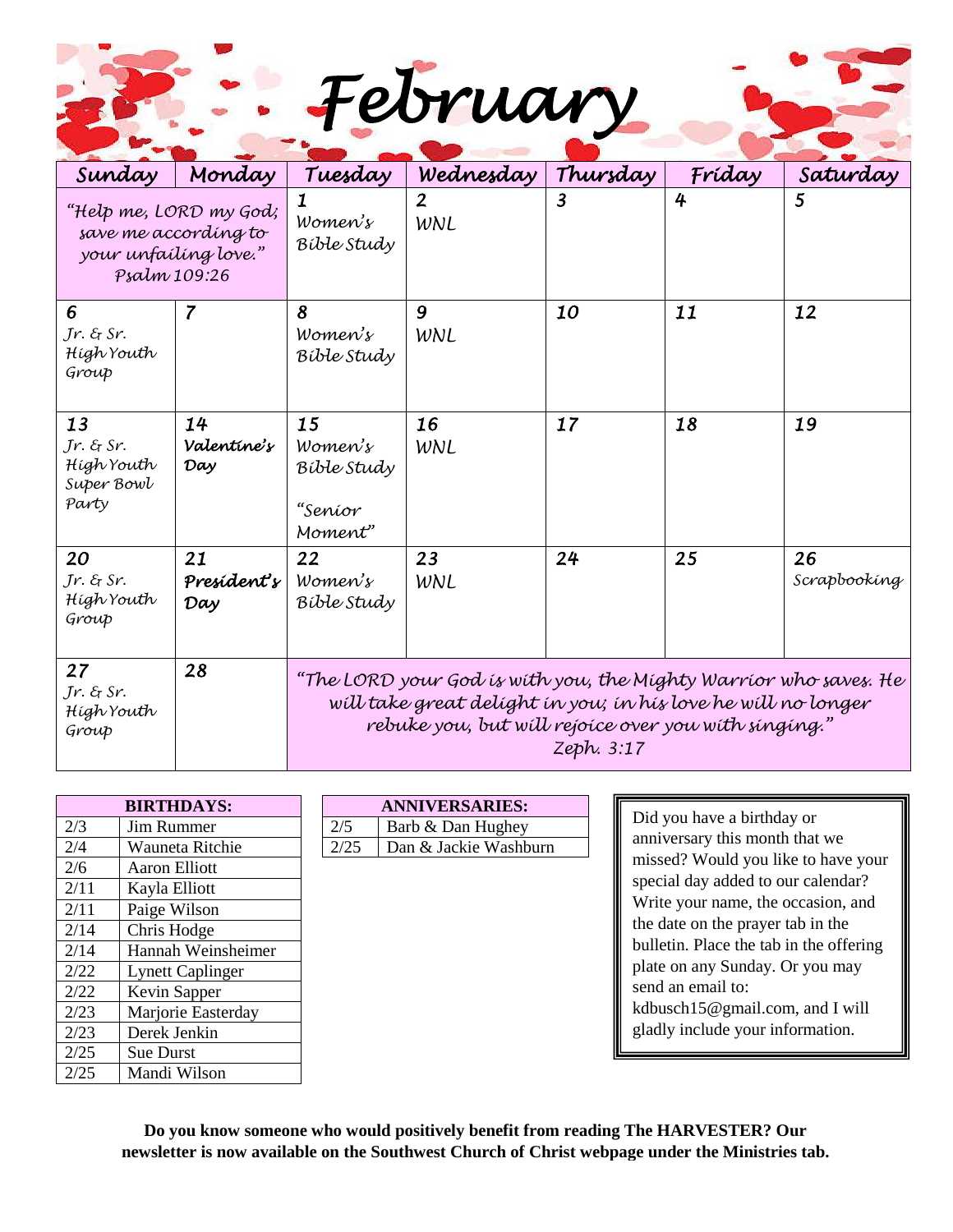# Growing Your Faith Kids Korner

*"See what great love the Father has lavished on us, that we should be called children of God! And that is what we are! The reason the world does not know us is that it did not know him." 1 John 3:1*

**Spend time with the Lord each day this month by reading the following scriptures. To help commit them to memory, write in a journal or notepad and review daily.**

| FEB 1:         | Mark 12:28-31          |
|----------------|------------------------|
| FEB 2:         | Luke 6:27-36           |
| FEB 3:         | Romans 12:9-16         |
| FEB 4:         | Romans 13:8-10         |
| FEB 5:         | 1 Corinthians 13:1-7   |
| FEB 6:         | 1 Corinthians 13:8-13  |
| <b>FEB 7:</b>  | Ephesians 4:1-6        |
| FEB 8:         | 1 Peter 4:7-11         |
| <b>FEB 9:</b>  | 1 John 4:7-12          |
| <b>FEB 10:</b> | 1 John 4:13-16         |
|                |                        |
|                | FEB 11: 1 John 4:17-21 |
| <b>FEB 12:</b> | John 15:9-13           |
| <b>FEB 13:</b> | John 3:16-21           |
| <b>FEB 14:</b> | Deuteronomy 10:12-19   |
| <b>FEB 15:</b> | Deuteronomy 11:13-15   |
| <b>FEB 16:</b> | Deuteronomy 11:18-23   |
| <b>FEB 17:</b> | Matthew 22:37-40       |
| <b>FEB 18:</b> | Matthew 5:43-45        |
| <b>FEB 19:</b> | John 13:34-35          |
| <b>FEB 20:</b> | John 14:15-21          |
|                |                        |
| <b>FEB 21:</b> | Romans $5:1-8$         |
| <b>FEB 22:</b> | Romans 8:28-30         |
| <b>FEB 23:</b> | Micah 6:8              |
| <b>FEB 24:</b> | 1 John 2:15-17         |
| <b>FEB 25:</b> | 1 John 3:1-3           |
| <b>FEB 26:</b> | Hebrews 10:24-25       |
| <b>FEB 27:</b> | Deuteronomy 6:4-9      |
| <b>FEB 28:</b> | Luke 10:25-28          |

Scripture list courtesy of www.swtblessings.com



**"Above all, keep loving one another earnestly, since love covers a multitude of sins." 1 Peter 4:8**

**Find the underlined words from the verse above in the word-search below.** 

|                           |  | $S$   $B$   $A$   $B$   $O$   $V$   $E$   $U$   $W$   $Y$   $S$                                                                                                                                                                |  |  |              |
|---------------------------|--|--------------------------------------------------------------------------------------------------------------------------------------------------------------------------------------------------------------------------------|--|--|--------------|
|                           |  | $K \mid E \mid E \mid P \mid L \mid B \mid A \mid D \mid F \mid A \mid I$                                                                                                                                                      |  |  |              |
|                           |  | $I   D   H   L   J   M   R   L   P   N   N$                                                                                                                                                                                    |  |  |              |
|                           |  | $N$   U   I   R   T   E   N   V   L   O   S                                                                                                                                                                                    |  |  |              |
|                           |  | $\mathbf{D} \parallel \mathbf{T} \parallel \mathbf{Z} \parallel \mathbf{A} \parallel \mathbf{O} \parallel \mathbf{N} \parallel \mathbf{E} \parallel \mathbf{G} \parallel \mathbf{O} \parallel \mathbf{T} \parallel$            |  |  | $\mathbf{C}$ |
|                           |  | $S$   I   N   C   E   D   S   R   V   H   J                                                                                                                                                                                    |  |  |              |
| $\mathbf{D}$ $\mathbf{T}$ |  |                                                                                                                                                                                                                                |  |  |              |
|                           |  | H L   0 V E R L C N R S                                                                                                                                                                                                        |  |  |              |
|                           |  | $\mathbf{U} \parallel \mathbf{U} \parallel \mathbf{D} \parallel \mathbf{I} \parallel \mathbf{K} \parallel \mathbf{E} \parallel \mathbf{Y} \parallel \mathbf{E} \parallel \mathbf{G} \parallel \mathbf{M} \parallel \mathbf{U}$ |  |  |              |
|                           |  | $G$ $M$ $Q$ $C$ $O$ $V$ $E$ $R$ $S$ $I$ $S$                                                                                                                                                                                    |  |  |              |